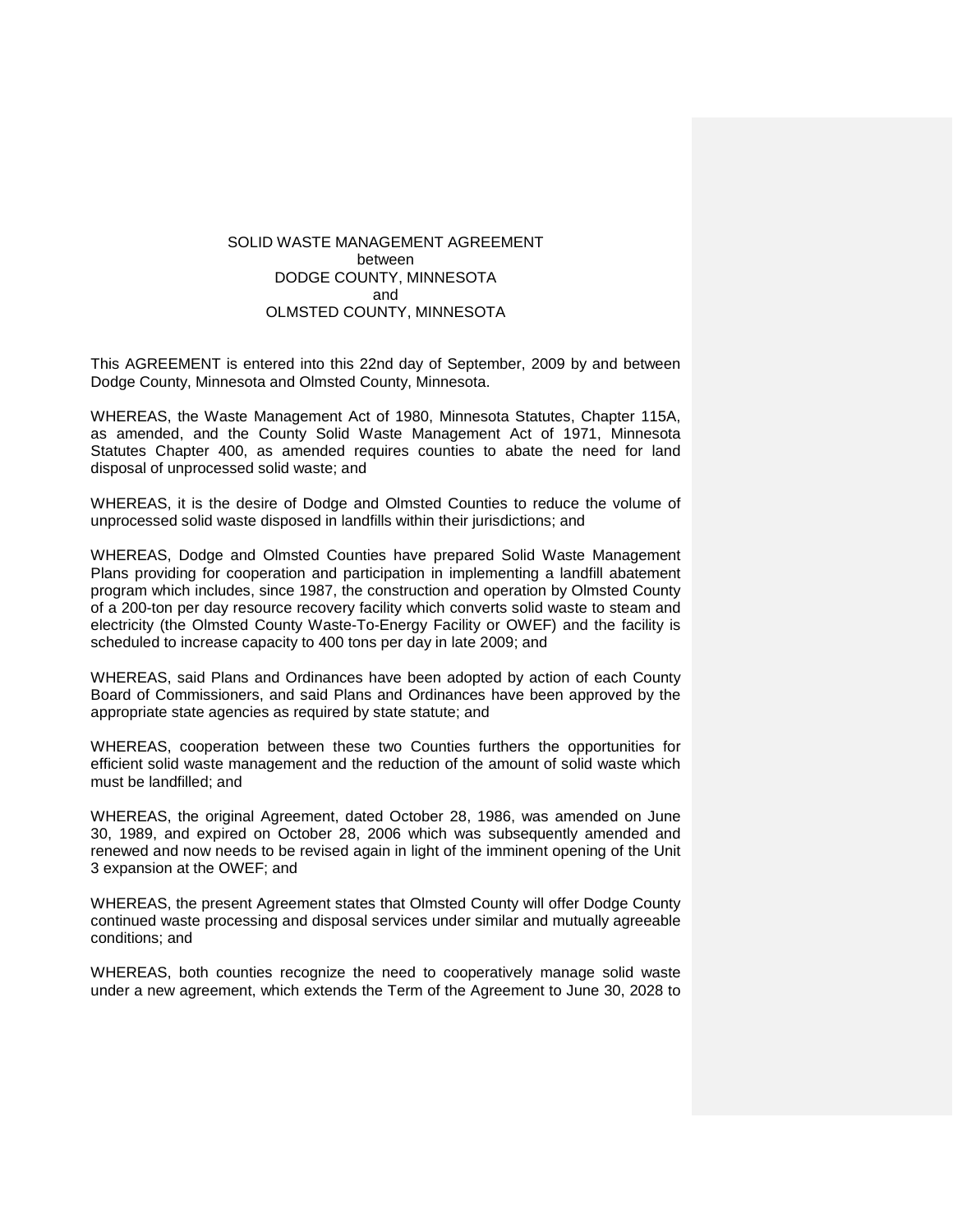coincide with the management and operational needs of the new, expanded OWEF facility capacity of 400 tons per day.

NOW THEREFORE, in consideration of the benefits that each county will derive from this cooperation and the mutual promises and covenants set forth herein, the Counties hereby enter into this Agreement.

Dated this 22nd day of September, 2009

OLMSTED COUNTY DODGE COUNTY

<u> 1980 - Johann Barbara, martin a</u>

By: By:

Attest: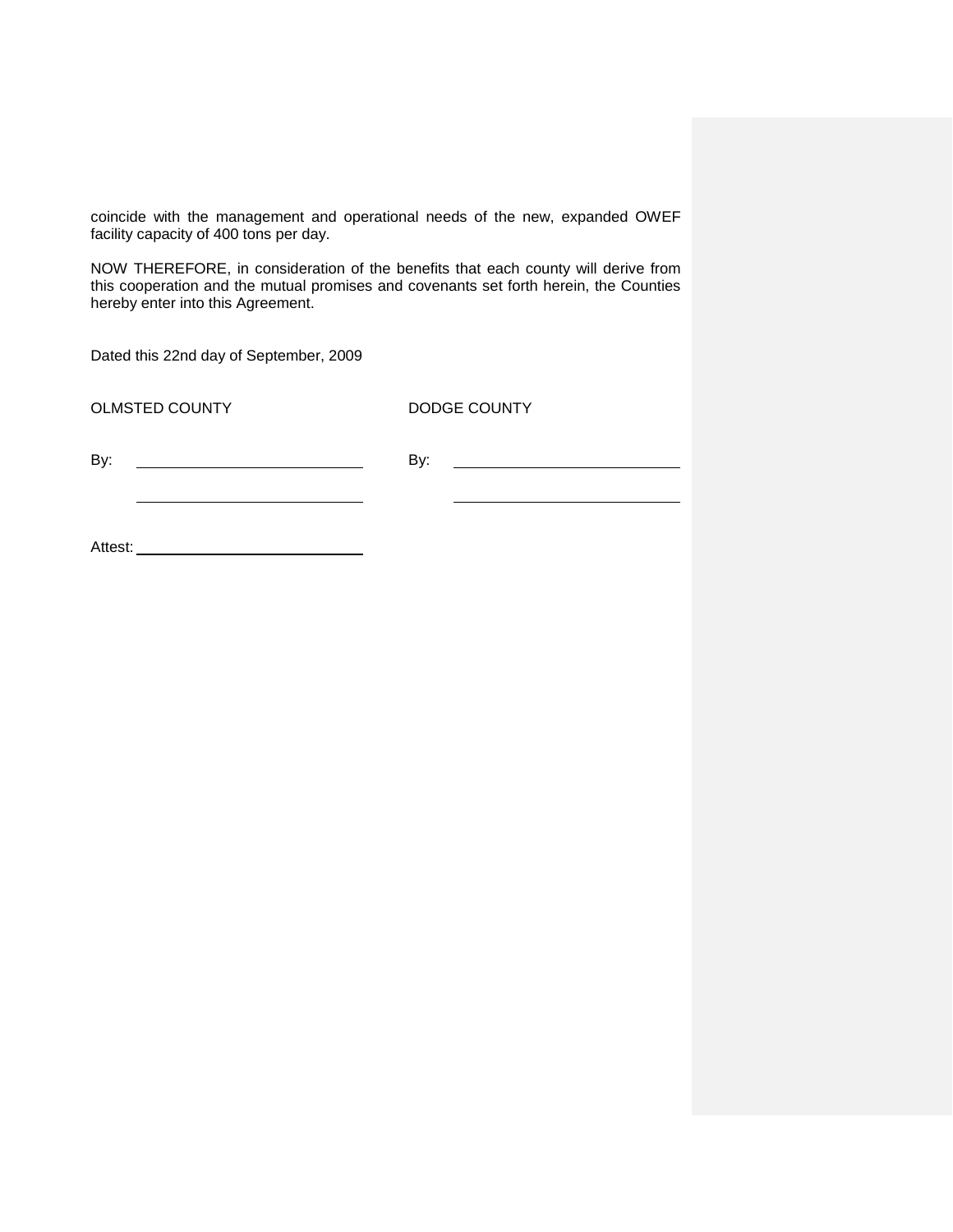# DODGE/OLMSTED SOLID WASTE MANAGEMENT AGREEMENT

| <b>SECTION 1</b> | <b>CONTENTS</b><br><b>DEFINITIONS</b>   |                                                                                                                            | PAGE |
|------------------|-----------------------------------------|----------------------------------------------------------------------------------------------------------------------------|------|
| <b>SECTION 2</b> | OLMSTED WASTE-TO- ENERGY FACILITY       |                                                                                                                            | 5    |
|                  | 2.1                                     | Capacity<br>A) OWEF Waste Processing                                                                                       |      |
|                  | $2.2\phantom{0}$                        | Waste Handling and Accounting<br>A) Weighing at the OWEF<br>B) Non-Processible Waste at the OWEF<br>C) Interrupted Service |      |
|                  | SECTION 3 DODGE COUNTY TRANSFER STATION |                                                                                                                            | 6    |
|                  | 3.1                                     | Waste Designation and Transport<br>A) Dodge County Designation                                                             |      |
|                  | 3.2                                     | Waste Handling and Accounting<br>A) Operation of Transfer Station<br>B) Waste Separation                                   |      |
|                  | SECTION 4 OWEF ASH MONOFILL             |                                                                                                                            | 7    |
|                  | 4.1                                     | <b>State Permits</b><br>A) Permit Holder<br>B) Certificate of Need                                                         |      |
|                  | 4.2                                     | Operations<br>A) Responsibility<br>B) Financial Assurance                                                                  |      |
| <b>SECTION 5</b> |                                         | <b>BYPASS LANDFILL</b>                                                                                                     | 8    |
|                  | 5.1                                     | <b>State Permits</b><br>A) Permit Holder<br>B) Certificate of Need<br>C) Permit Renewal                                    |      |
|                  | 5.2                                     | Operations<br>A) Responsibility<br>B) Hours of Operation                                                                   |      |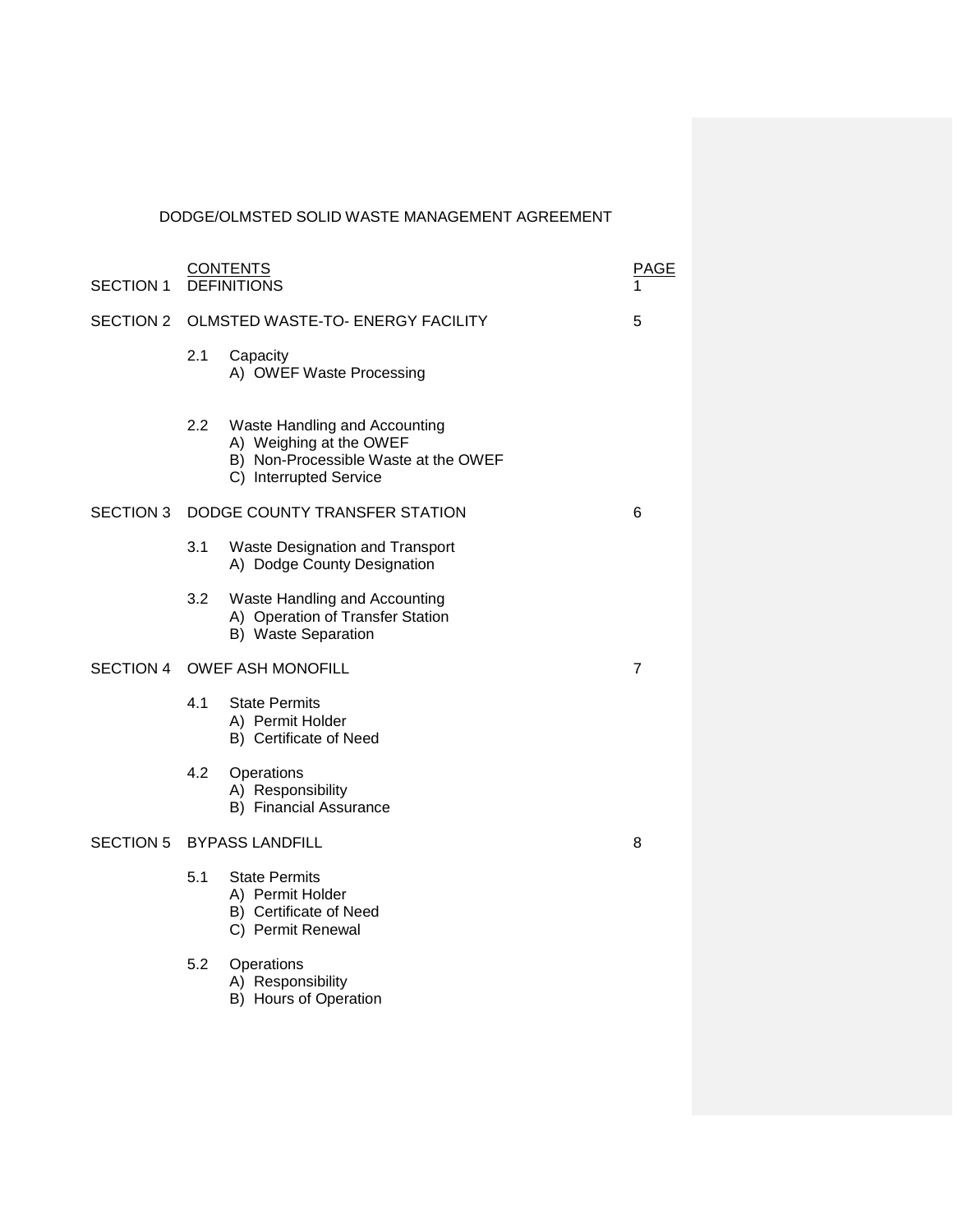|                  | 5.3                                                                                                        | Capacity Commitment and Dodge Tipping Fee Structure<br>A) Capacity                                                                                 |    |
|------------------|------------------------------------------------------------------------------------------------------------|----------------------------------------------------------------------------------------------------------------------------------------------------|----|
|                  | 5.4                                                                                                        | Waste Handling and Accounting<br>A) Acceptable Waste<br>B) Unacceptable Waste<br>C) Industrial Waste                                               |    |
| <b>SECTION 6</b> | DODGE TIPPING FEE STRUCTURE<br>10<br>A) Establishment of Dodge Tipping Fee<br>B) Dodge Tipping Fee formula |                                                                                                                                                    |    |
| SECTION 7        | RESPONSIBILITY, INDEMNIFICATION, AND INSURANCE                                                             |                                                                                                                                                    |    |
|                  | 7.1<br>7.2<br>7.3                                                                                          | Responsibility<br>Indemnification<br>Insurance                                                                                                     |    |
| <b>SECTION 8</b> | FINANCIAL AND ACCOUNTING                                                                                   |                                                                                                                                                    |    |
|                  | 8.1<br>8.2<br>8.3<br>8.4<br>8.5                                                                            | <b>Accounting System</b><br><b>Annual Reports</b><br>Correction of Invoices<br>Penalty for Late Payment<br>Process to Establish Dodge Tipping Fees |    |
| SECTION 9        | DISPUTE RESOLUTION; ARBITRATION                                                                            |                                                                                                                                                    | 14 |
|                  | 9.1                                                                                                        | <b>Dispute Resolution</b>                                                                                                                          |    |
|                  | SECTION 10 TERM AND TERMINATION<br>15                                                                      |                                                                                                                                                    |    |
|                  |                                                                                                            | 10.1 Term of the Agreement<br>10.2 Remedies                                                                                                        |    |
|                  | SECTION 11 GENERAL PROVISIONS                                                                              |                                                                                                                                                    |    |
|                  | 11.3                                                                                                       | 11.1 Notice<br>11.2 Contract Administrator<br>Joint Powers Board                                                                                   |    |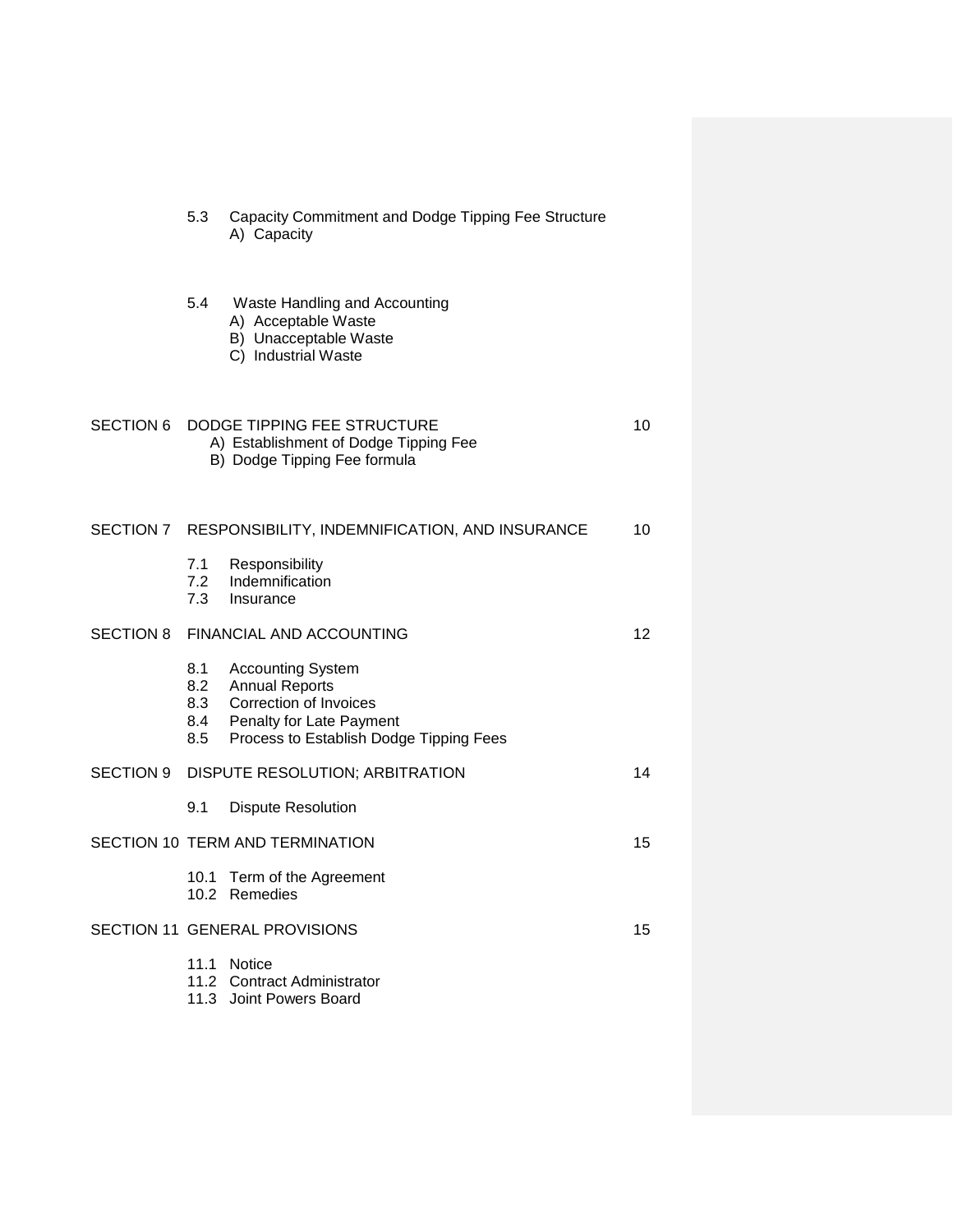- 11.4 Entire Agreement
- 11.5 Situs
- 11.6 Severability
- 11.7 Amendments
- 11.8 Assignment
- 11.9 Waiver
- 11.10 Employees

EXHIBITS

- EXHIBIT A UNACCEPTABLE WASTE AT OLMSTED COUNTY BYPASS LANDFILL
- EXHIBIT B NONPROCESSIBLE WASTE AT OWEF
- EXHIBIT C DODGE TIPPING FEE FORMULA
- EXHIBIT D ADMINISTRATIVE OVERHEAD FORMULA
- EXHIBIT E GRANT CREDIT FORMULA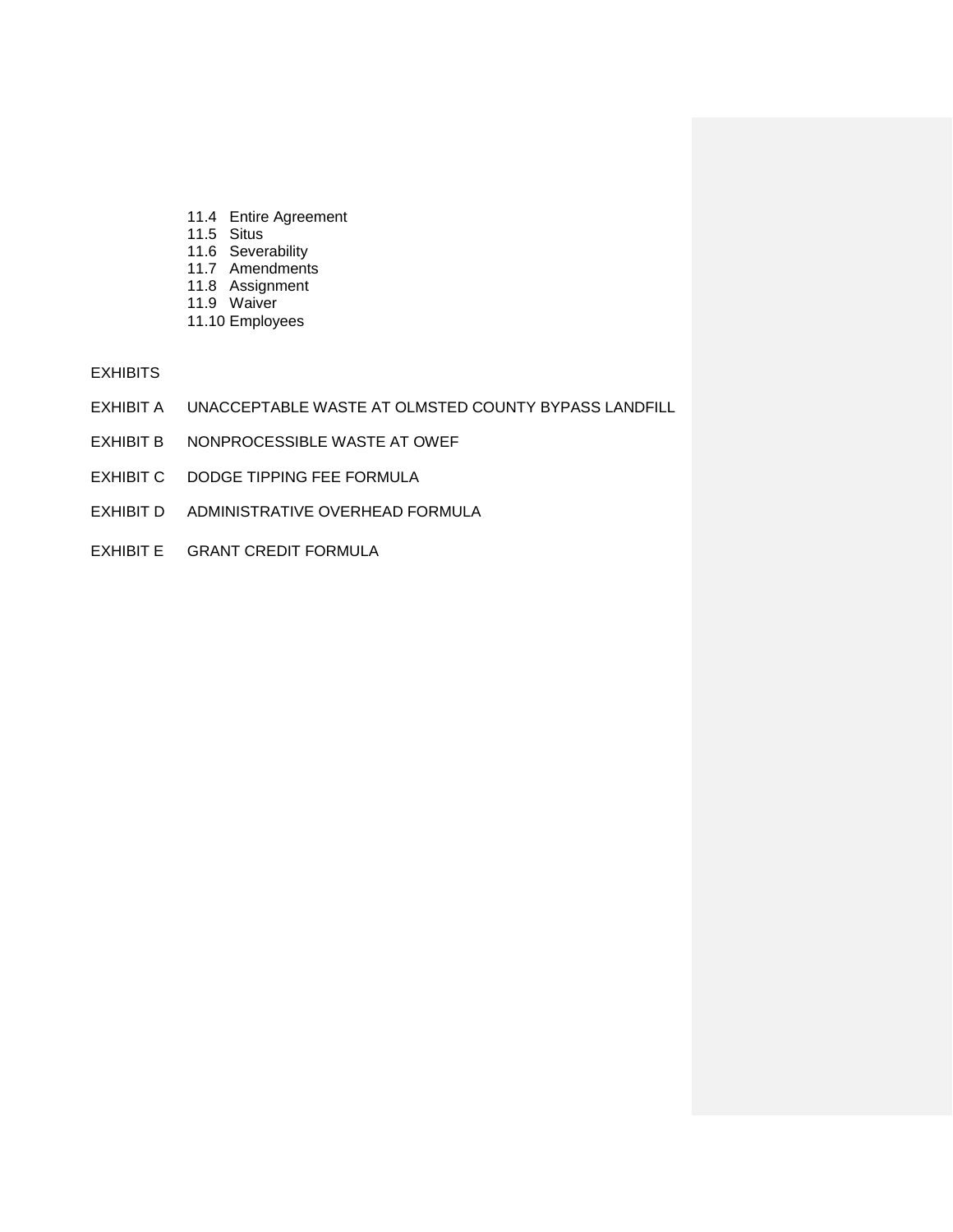#### SECTION 1 DEFINITIONS

- 1.1 "Acceptable Waste" means municipal solid waste, which is not defined as Unacceptable Waste.
- 1.2 "Ash" means material resulting as an end product from waste incineration at the OWEF.
- 1.3 "Ash Landfill: means that physical area in Olmsted County permitted by the Minnesota Pollution Control Agency for landfilling of ash identified by PCA permit number SW-355.
- 1.4 "Blended Rate": means Bypass Landfill net cost plus OWEF net cost divided by the total tons of Processible, Non-Processible, and Bypass Waste budgeted to come to Olmsted County facilities. These three budgeted waste types are intended to include all the waste budgeted to enter OWEF and the Bypass Landfill. (See Exhibit C for the example calculation)
- 1. 5 "Bypass Waste" means Acceptable Waste, which is intended to but cannot be processed at the OWEF and must be disposed in the bypass landfill. Bypass Waste includes wastes resulting from scheduled and unscheduled maintenance activities at the OWEF or waste in excess of plant capacity.
- 1.6 "Bypass Landfill" means that physical area in Olmsted County permitted by the Minnesota Pollution Control Agency for landfilling of bypass waste and nonprocessible identified by PCA permit number SW-355.
- 1.7 "Capital Cost" means costs resulting from and necessary as part of the development and construction of the ash and bypass landfills in Olmsted County and at the Waste-to-Energy Facility not identified as Operations and Maintenance Costs.
- 1.8 "Capital Recovery Account" means an account comprised of funds resulting from Tipping Fee, established to pay for capital costs incurred in the development and construction of the landfill and/or the Waste-to-Energy Facility.
- 1.9 "Post-Closure Care Fund" means that fund created to pay for actions taken for the care, maintenance, and monitoring of a facility after closure that will prevent, mitigate, or minimize the threat to public health and environment posed by the closed facility.
- 1.10 "Closure Fund" means funds to be used for actions to prevent or minimize the threat to public health and the environment posed by a closed facility including removing contaminated equipment, removing liners, applying final cover, grading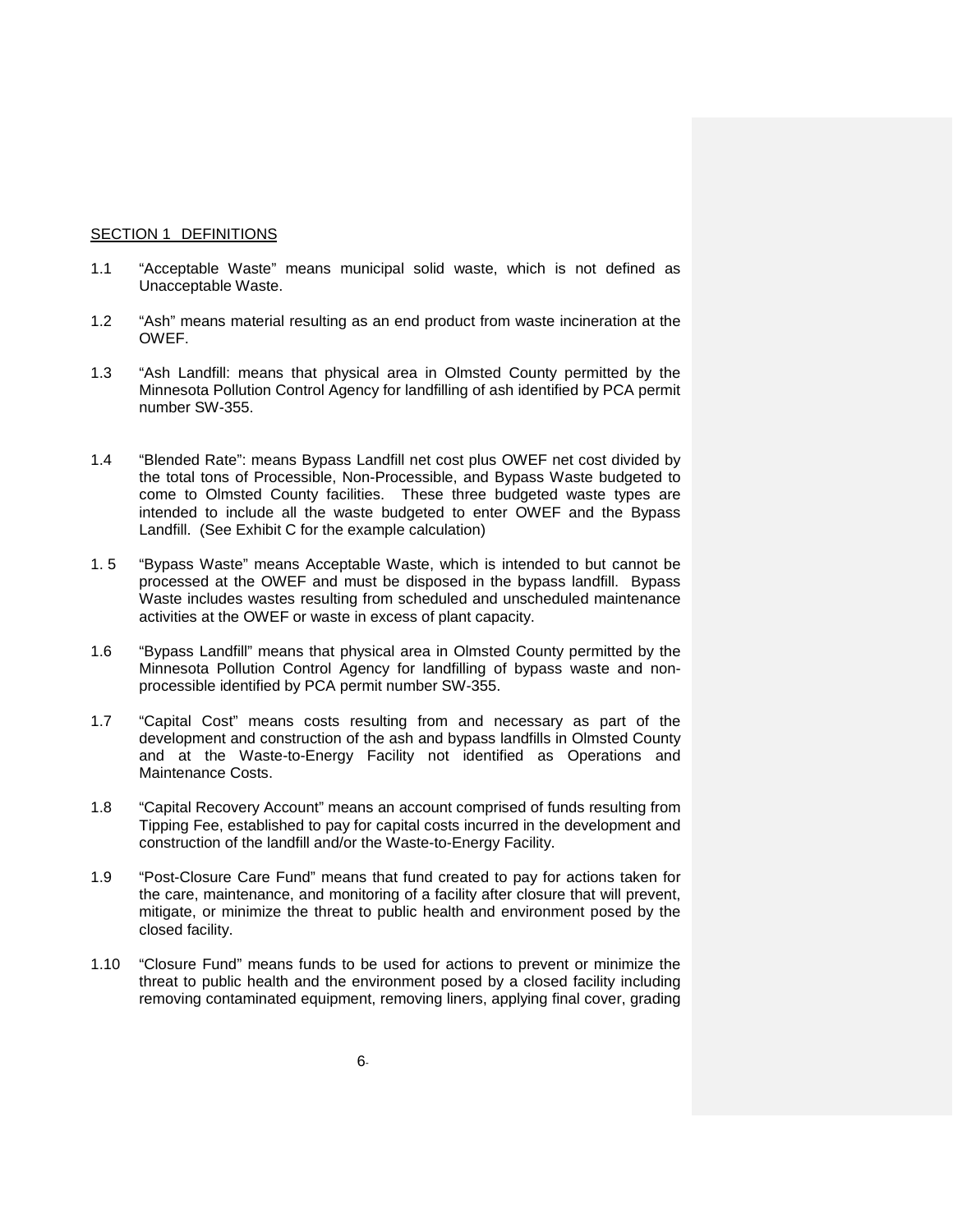and seeding final cover, installing monitoring devices, constructing ground water and surface water diversion structures, and installing gas control systems, as necessary.

- 1.11 "Daily Landfill Operations" means those activities carried out at the landfill on a regular basis which are necessary to dispose of Bypass Wastes in compliance with all applicable laws, regulations, and permits. 1.12 "Dodge Tipping Fee": The Blended Rate less grant credits shown in Exhibit E.
- 1.12 "Financial Assurance" has the meaning attributed by Minnesota Rules 7035.2665, as amended from time to time. This is an MPCA requirement.
- 1.13 "Household Hazardous Waste" means waste generated from household activity that exhibits the characteristics of or that is listed as hazardous waste under agency rules, but does not include waste from commercial activities that is generated, stored or present in a household. (MS 115A.96, Subd. 1 (b))
- 1.14 "Industrial Waste" means all solid waste generated from an industrial or manufacturing process and solid waste generated from non-manufacturing activities such as service and commercial establishments. Industrial solid waste does not include office materials, restaurant and food preparation waste, discarded machinery, demolition debris, or households refuse.
- 1.15 "Joint Powers Board" means that body or successor body consisting of representatives appointed from Dodge and Olmsted Counties for the purposes of planning and coordinating solid waste management activities created August 27, 1985.
- 1.16 "Landfill Tipping Fee" means the net cost per ton established by Olmsted County, for waste disposed of in the Bypass Landfill .
- 1.17 "MPCA" or "PCA" means Minnesota Pollution Control Agency, which is responsible for regulating solid waste management in Minnesota.
- 1.18 "Municipal Solid Waste" or "MSW" or "Solid Waste" means garbage, refuse, and other solid waste from residential, commercial, industrial and community activities which is generated and collected in aggregate, but does not include auto bulks, street sweepings, ash, construction debris, mining waste, sludges, tree and agricultural wastes, tires and other materials collected, processed and disposed of as a separate waste stream.
- 1.19 "Non-Processible Waste" means Acceptable Waste, which cannot be incinerated.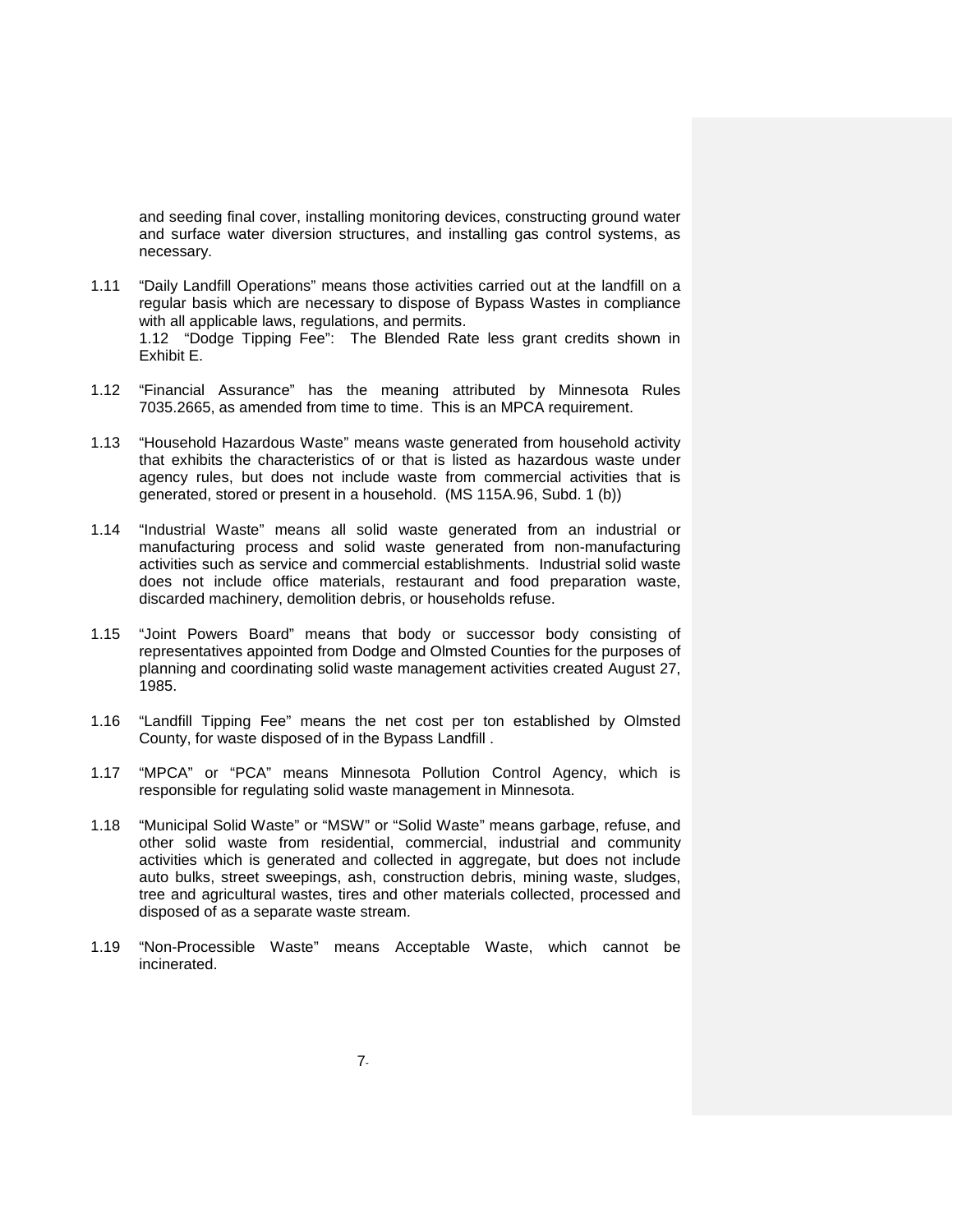- 1.20 "Olmsted County Kalmar Landfill" means a landfill, which is sited and permitted for disposal of Bypass Waste, Combustor Ash, and Demolition Materials located on a 160-acre site in Kalmar Township.
- 1.21 "Olmsted Waste-To-Energy Facility" or "Facility" or "OWEF" means the Waste-To-Energy Facility, structures, machinery, equipment, improvements, and ancillary facilities located in Olmsted County, for receiving and processing solid waste.
- 1.22 "Operations and Maintenance Costs" means cost resulting from daily and routine activities necessary for the disposal, compaction, and covering, etc., of bypass waste consistent with all permits issued governing such activities.
- 1.23 "Original Agreements" means the Solid Waste Management Agreement between Dodge and Olmsted Counties, dated October 28, 1986 and June 30, 1989.
- 1.24 "OWEF Tipping Fee" means the net cost per ton established by Olmsted County for waste intended to be processed at the OWEF less the grant credits (shown in Exhibit E).
- 1.25 "Process Waste" means using waste for Resource Recovery, such as incineration, recycling or composting.
- 1.26 "Processible Waste" means Acceptable Waste, which can be incinerated.
- 1.27 "Remedial Action Fund" means the fund resulting from Landfill Tipping Fees established to pay for investigations, administrative costs, and corrective actions necessary to mitigate or prevent known or suspected environmental degradation resulting from the landfills.
- 1.28 "Separated Non-Processibles" means non-processibles that are separated prior to delivery to the bypass landfill.
- 1.29 "Standby Conditions" means time when earth work at the landfills is not required but the operator must be on-site and ready for additional waste.
- 1.30 "Term of Agreement" means the 20-year period commencing October 29,2006.
- 1.31 "Transfer Station" means the structure, machinery, equipment, improvements, and ancillary facilities located in Dodge County intended for the receiving, temporary holding and processing Dodge County waste from haulers and residents of Dodge County, and transferring solid waste to the OWEF.
- 1.32 "Unacceptable Waste" means those wastes which Olmsted County determines will not be accepted at the bypass landfill owned and operated by Olmsted County. Unacceptable Wastes are identified in Exhibit A and made a part thereof. Exhibit A may be amended from time to time.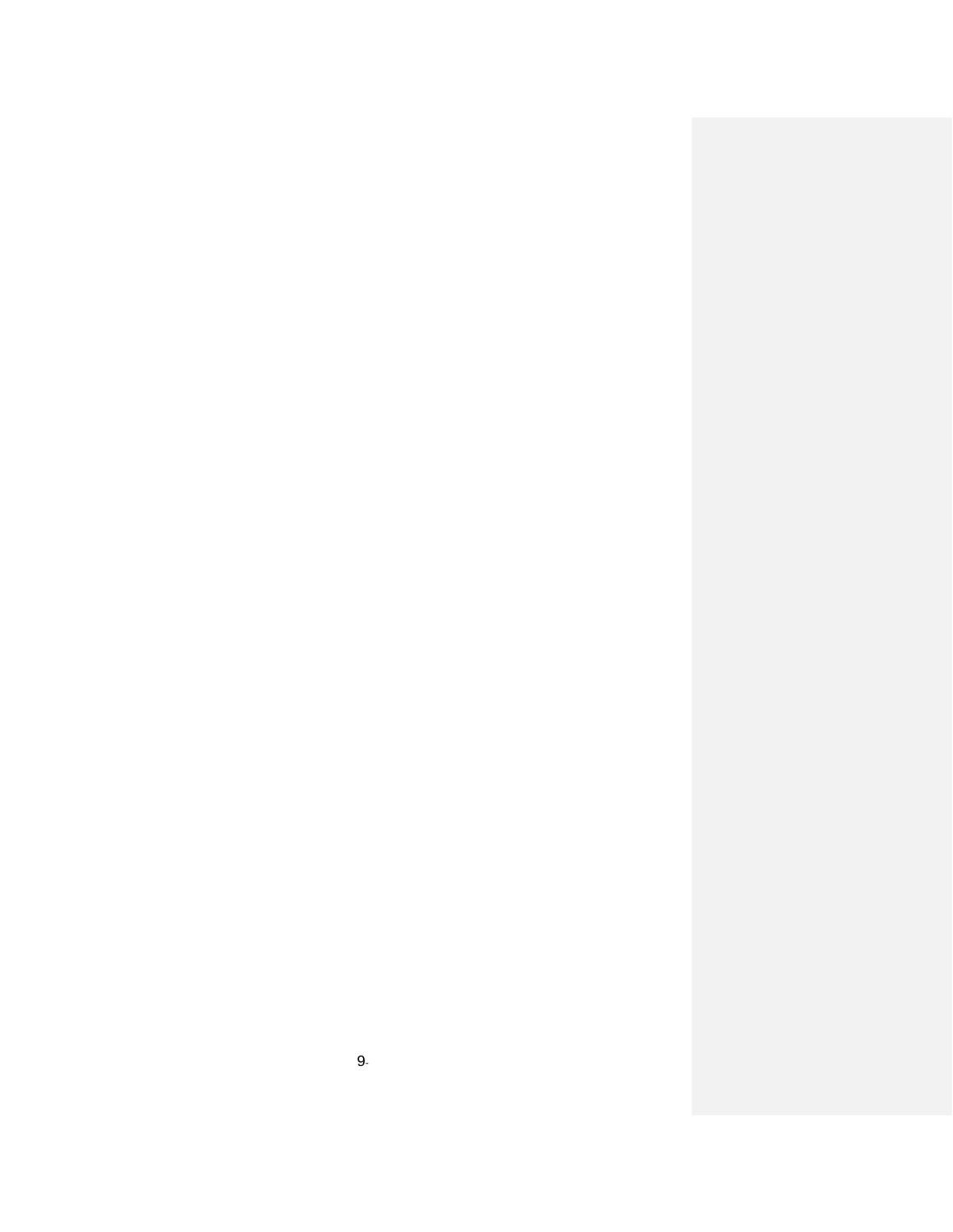#### SECTION 2 OLMSTED WASTE-TO-ENERGY FACILITY

#### 2.1 Capacity

.

A) OWEF Waste Processing – Olmsted County agrees to construct and provide waste processing capacity at the OWEF for Processible Waste generated within Dodge County. Olmsted County will accept and process at least 82 percent, on an annual basis, of all available Dodge County Processible Waste through the term of the Agreement.

#### 2.2 WASTE HANDLING AND ACCOUNTING

- A) Weighing at the OWEF Olmsted County agrees to maintain at the OWEF a certified truck weighing scale for the purpose of weighing Processible and Non-Processible Waste delivered from Dodge County to the OWEF. The tonnage of Processible Waste delivered from Dodge County shall be determined by the deduction of the tare weight of the vehicle from the total loaded weight of the vehicle. Olmsted County shall maintain a record of each delivery of Processible Waste, which includes the gross weight, tare weight, date, time, truck identification number, and total tonnage of Processible Waste determined to have been delivered to the OWEF by such vehicle. A sum equal to the Dodge Tipping Fee times the tonnage of Processible Waste delivered shall be invoiced to Dodge County as follows:
	- a) On or before the  $10<sup>th</sup>$  day of each month, Olmsted County shall submit to Dodge County an invoice identifying the total tonnage and volume of Processible Waste delivered to the OWEF and Dodge Tipping Fee due for the previous month.
	- b) Dodge Tipping Fee payments are due within twenty-five (25) days following receipt of an invoice.
	- c) The Dodge Tipping Fee provided for in this section shall be subject to any exemptions or modifications provided for elsewhere in this Agreement.
- B) Non-Processible Waste at the OWEF Waste delivered to the OWEF may be rejected by Olmsted County if it is Non-Processible Waste. Full or partial loads may be rejected. Full loads rejected shall be charged a sum equal to the OWEF Tipping Fee and the Landfill Tipping Fee for each ton of waste rejected for being Non-Processible Waste. Partial loads rejected shall be charged a sum equal to the OWEF Tipping Fee, the Landfill Tipping Fee and the cost to Olmsted County for the removal from the container those wastes identified as Non-Processible Wastes.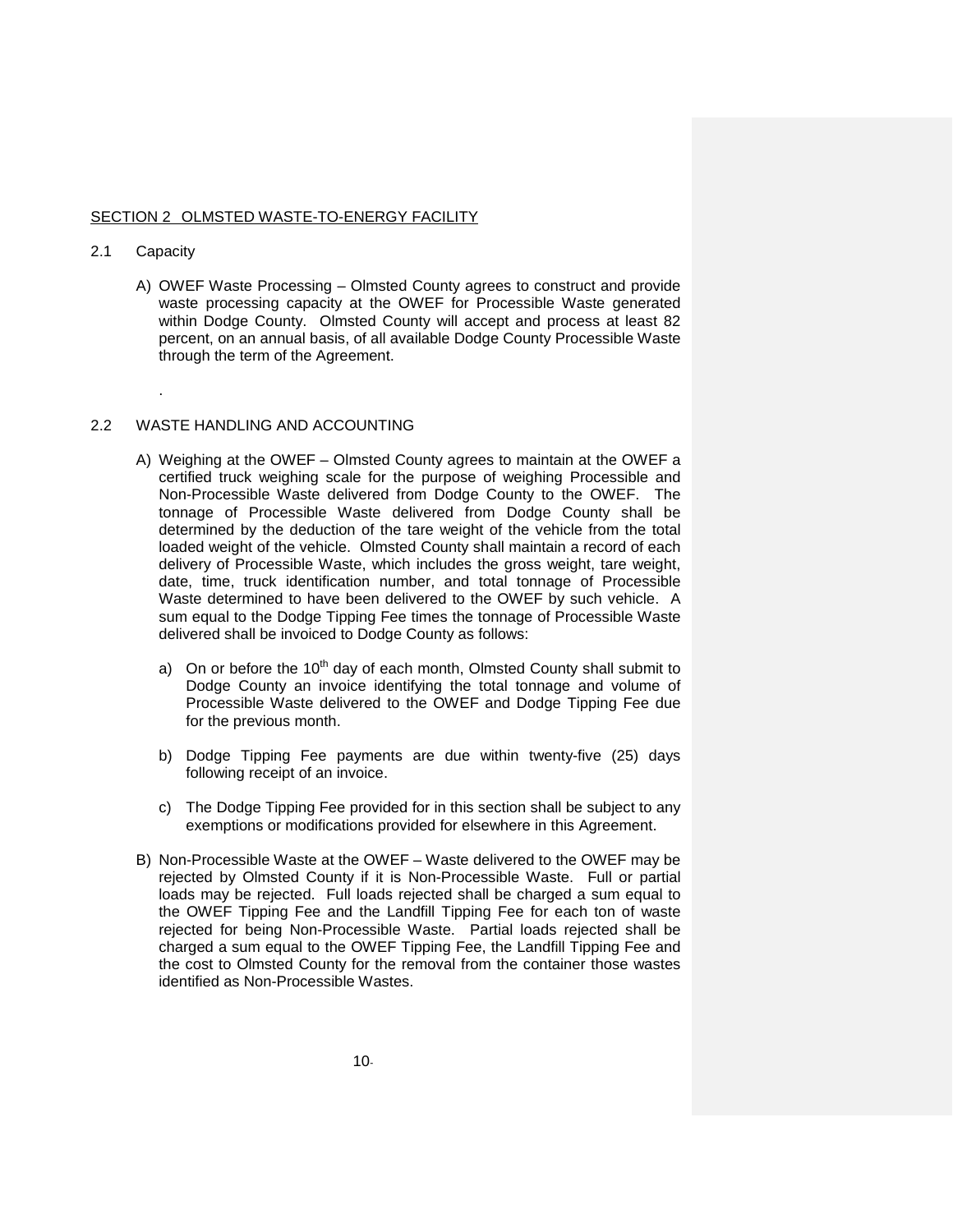C) Interrupted Service – Olmsted County may suspend the processing of waste at the OWEF in response to necessary operating and safety requirements. In the event waste processing is interrupted at the OWEF, Olmsted County shall not be required to process Dodge County waste. Olmsted County agrees to use its best efforts to promptly remedy the situation.

#### SECTION 3 DODGE COUNTY TRANSFER STATION

#### 3.1 WASTE DESIGNATION AND TRANSPORT

A) Dodge County Designation – Dodge County agrees to maintain, implement, and enforce its Solid Waste Management Plan, and Solid Waste Management Ordinance so as to effect the delivery of Acceptable Waste generated within its jurisdiction to its Transfer Station. Processible Waste tipped at the Transfer Station will be designated to the OWEF. Both counties recognize the benefits of sorting waste at the Transfer Station to optimize recycling and composting. Both counties also recognize the benefits of removing Non-Processible and Processible Waste which is better managed in a landfill and/or is non-combustible or of low BTU content, i.e., metals, dirt, grit, etc.

#### 3.2 WASTE HANDLING AND ACCOUNTING

- A) Operation of the Transfer Station Dodge County will be responsible for operating the Transfer Station in compliance with all applicable laws, regulations and permits governing their operation.
- B) Waste Separation All waste tipped at the Dodge County Transfer Station will be subject to a Transfer Station Fee established by County Board resolution after public hearing. Dodge County agrees to use its best efforts to cause only Processible Waste to be delivered to the OWEF. Dodge County agrees to advise, notify, and educate persons hauling waste within its jurisdiction of the distinctions between Processible and Non-Processible Waste. Dodge County shall inspect waste received at the Transfer Station to ensure that only Processible Waste is tipped into the transfer containers. To the extent that minimal amounts of Non-Processible Waste normally occur in the solid waste stream such minimal amounts shall not be viewed as Non-Processible Waste within the parameters of such definitions as set forth in this Agreement. Minimal amounts of Non-Processible Waste shall not necessitate the rejection of an entire loaded container at the Transfer Station. If, in the judgment of the transfer vehicle driver or transfer station operator, the waste container contains quantities of Non-Processible Waste, which would negatively affect the operation of the OWEF, the container shall be delivered to the bypass landfill for disposal. Olmsted County shall have the right but not the obligation to inspect all containers of waste before delivery to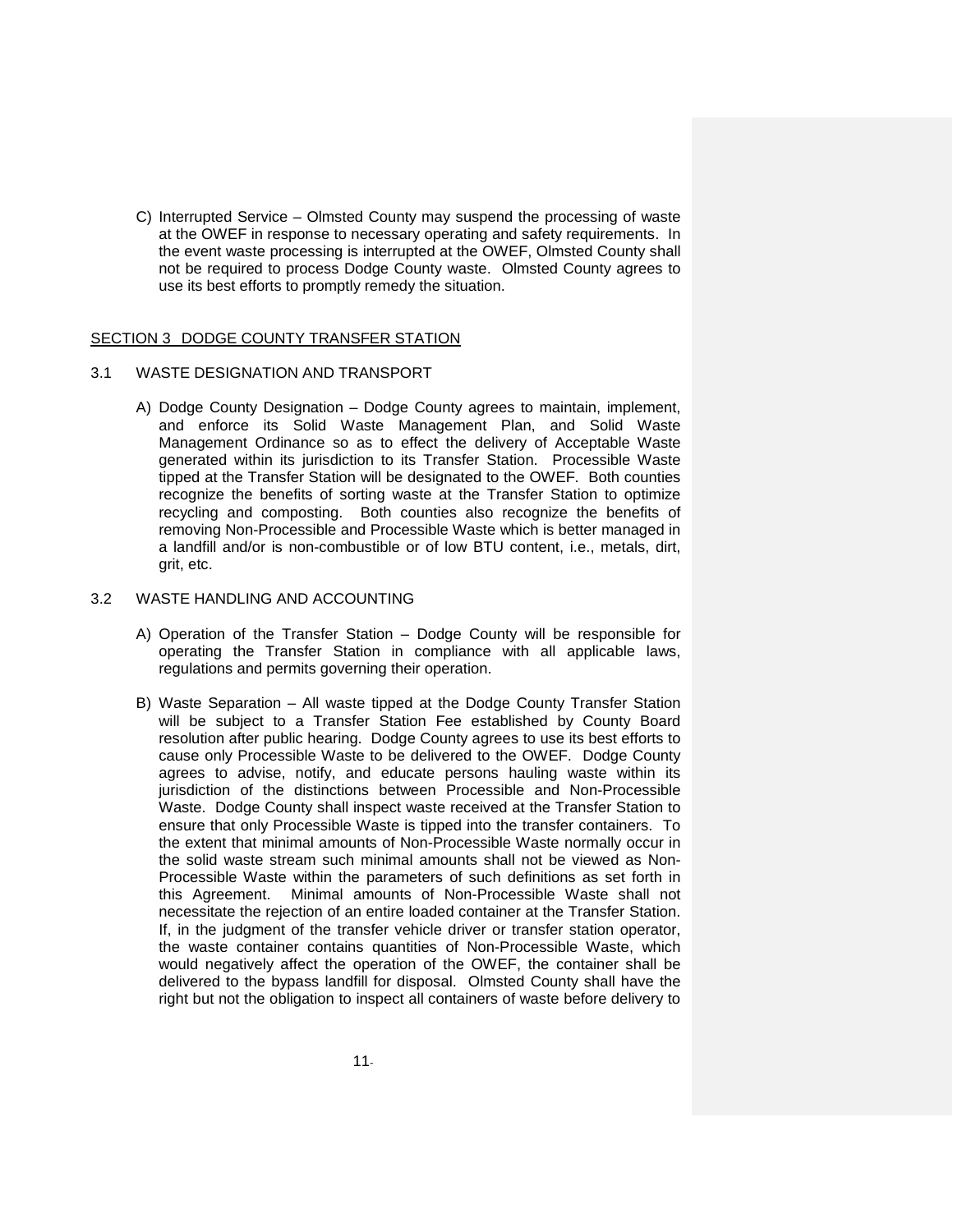the OWEF. Inspection by Olmsted County shall not limit the obligation of Dodge County to cause only Processible Waste to be delivered to the OWEF. Dodge County shall also be responsible for removing Non-Processible Waste from loaded containers at the Transfer Station.

#### SECTION 4 OWEF ASH MONOFILL

#### 4.1 STATE PERMITS

- A) Permit Holder –Olmsted County agrees that it shall be the permittee on the requisite permits for the operation of the ash landfill.
- B) Certificate of Need Olmsted County agrees to maintain, as required by state statute and state agency rules, a Certificate of Need for disposal capacity at the Ash Landfill site.

#### 4.2 OPERATIONS

- A) Responsibility Olmsted County agrees to be responsible for the performance of all Ash Landfill permitting, construction, and operations. All capital, operation, maintenance, closure, post-closure, remedial action, and administrative costs shall be the sole responsibility of Olmsted County. These costs may be included in the OWEF Tipping Fee. All activity shall be done in compliance with permits from MCPA . Olmsted County will fund engineering and construction costs of Phase III expansion activities.
- B) Financial Assurance Olmsted County will comply with all federal, state and county financial assurance requirements. If cash reserves are accumulated for the defined purposes, those reserves may earn interest. All interest accumulated shall remain in the appropriate closure, post-closure, and remedial action funds.

#### SECTION 5 BY-PASS LANDFILL

## 5.1 STATE PERMITS

- A) Permit Holder Olmsted County agrees to procure and maintain all necessary approvals and permits for the bypass landfill.
- B) Certificate of Need –Olmsted County agrees to maintain, as required by state statute, and state agency rules, a Certificate of Need for disposal capacity at the Olmsted County Bypass Landfill site.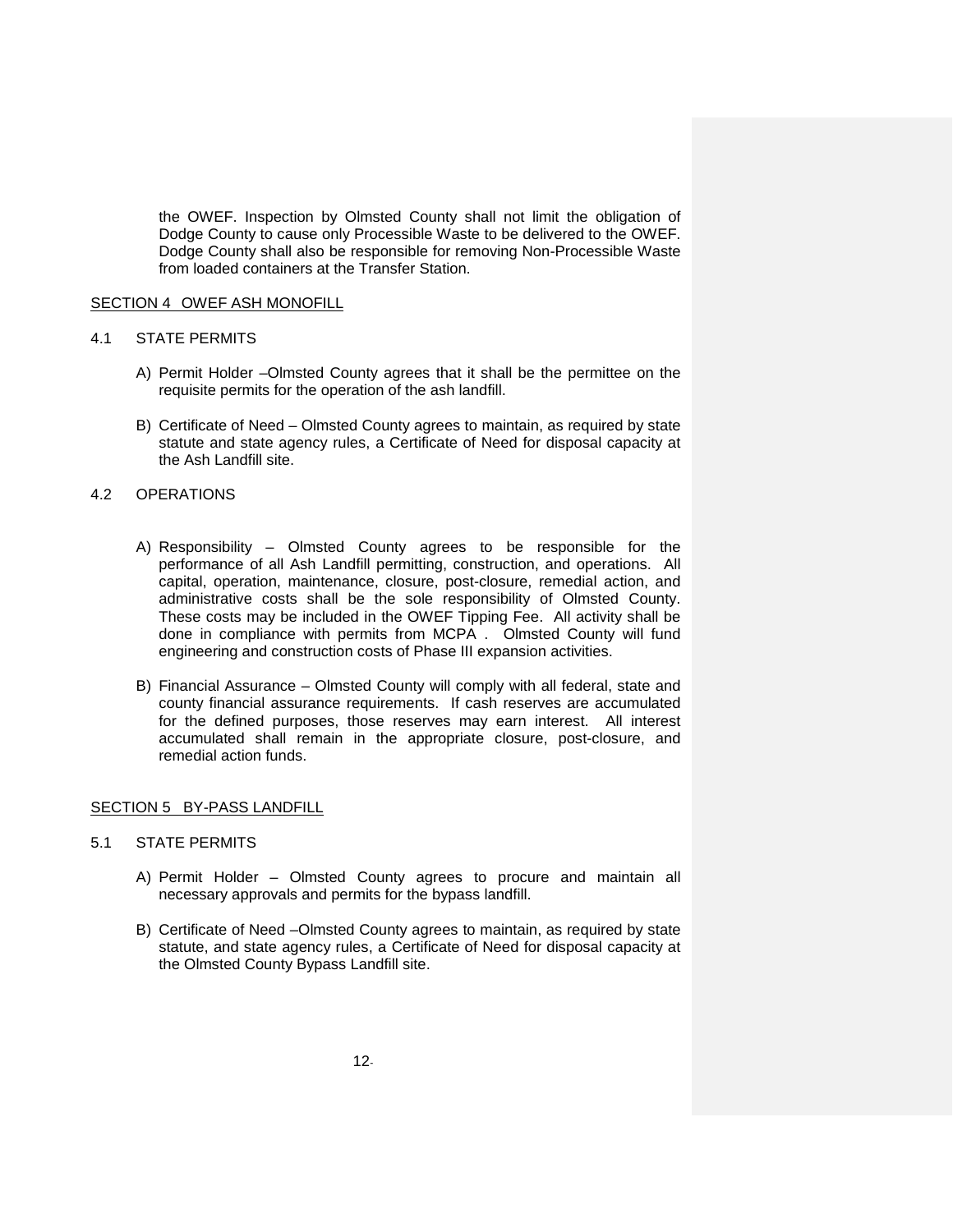C) Permit Renewal – Olmsted County will apply for landfill permit renewals as required by MPCA.

#### 5.2 OPERATIONS

- A) Responsibility –Olmsted County shall be solely responsible for land acquisition, professional services, construction operations, maintenance and financial assurances related to the bypass and ash landfills, and shall further conduct all closure, post-closure and remedial action at its sole expense, except as specified to the contrary by this Agreement. Olmsted County will be responsible for all groundwater monitoring for the bypass landfill site. Olmsted County shall be responsible for all closure and post-closure activities. Olmsted County shall be responsible for operating the landfill in compliance with all applicable laws, regulations and permits governing its operation.
- B) Hours of Operation Dodge and Olmsted Counties shall establish mutually acceptable hours of operation of the ash and bypass landfills.

# 5.3 CAPACITY COMMITMENT

A) Capacity Commitment – Olmsted County will provide landfill disposal capacity for Bypass Waste, Separated Processible Waste, and approved Nonprocessible Waste generated in Dodge County. This disposal commitment is limited to the term of this agreement.

#### 5.4 WASTE HANDLING AND ACCOUNTING

A) Acceptable Waste – All Solid Waste disposed at the By-Pass Landfill will be subject to a Dodge Tipping Fee established by methods described in Section 7.5. All incoming waste will be weighed at the Landfill. Within ten (10) days of the last day of each month, Olmsted County will submit to Dodge County a statement identifying the tonnage of all waste landfilled and its origin. The statement will identify payment due to Olmsted for Dodge waste. This statement will be paid within twenty-five (25) days following its receipt. The statement will identify the waste types as being Processible, Non-Processible or Separated Non-Processible. Statements will also include waste origin, hauler identification, truck number, gross weight, tare weight, date and time. Scale tickets will be provided on a weekly basis for verification of data.

B) Unacceptable Waste – Unacceptable waste, as defined by this Agreement, may be landfilled if approved by the Minnesota Pollution Control Agency and Olmsted County.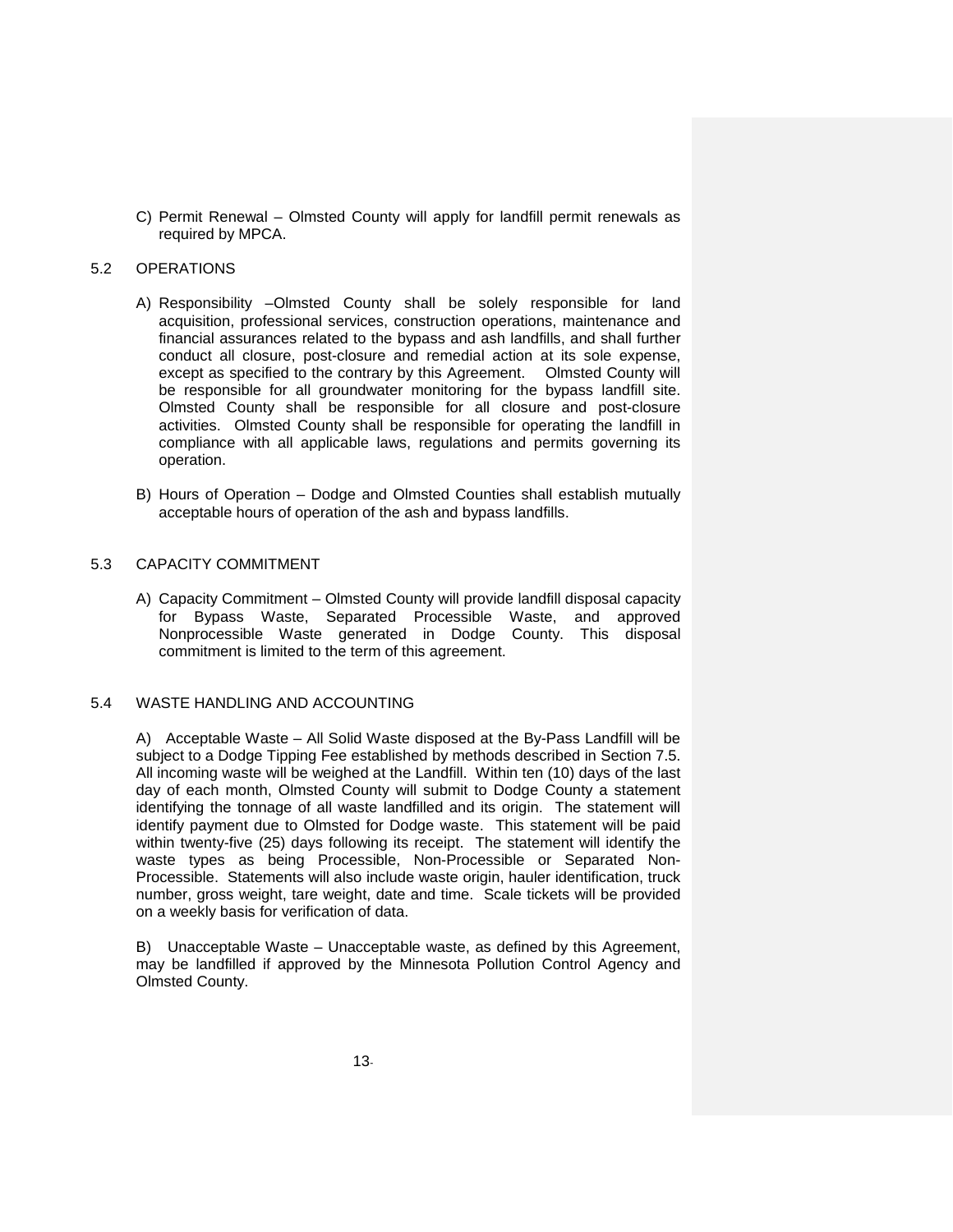C) Industrial Waste – As required by MPCA Solid Waste Rules, Olmsted County is responsible for evaluating industrial waste for acceptance and management at the bypass landfill

# SECTION 6 DODGE TIPPING FEE STRUCTURE

- A) Establishment of the Dodge Tipping Fee Olmsted County shall establish a Dodge Tipping Fee for processing all waste at the OWEF or accepting at the Bypass Landfill. The Dodge Tipping Fee will be itemized and subject to Dodge County review. The Dodge Tipping Fee charged to Dodge County will reflect only the costs associated with the construction , operation and maintenance of the OWEF (including all costs associated with the Ash Landfill, excluding costs of the bypass landfill) and costs associated with the construction, operation and closure of the Bypass Landfill site. Olmsted County will review actual and projected costs during it's normal budget cycle. Increases in the Tipping Fee will be reviewed by Dodge County and approved by the Olmsted County Board. Olmsted County will provide Dodge County a 120-day notice of fee adjustments prior to implementation of the new fee. See also Section 7.5. Dodge County will be exempt from the following components of the Olmsted County budgeted operation:
	- a) Waste abatement Programs-Such as Public Education, Recycling, Composting , Solid Waste Management Plan Update, Electronics Management, Special Waste Management, and Household Hazardous Waste.
	- b) Permitting, Construction, Operation, Administration, Closure, Post-Closure, and Remedial Actions for the Demolition Landfill in Kalmar Township.
	- B) Dodge Tipping Fee formula-The Dodge Tipping Fee formula is shown in Exhibit C,

#### SECTION 7 RESPONSIBILITY, INDEMNIFICATION, AND INSURANCE

7.1 Responsibility – The parties hereto agree that because of their ownership, control, and use of the various facilities to be utilized in connection with this Agreement, they shall have the following responsibilities with respect to potential risk and liability: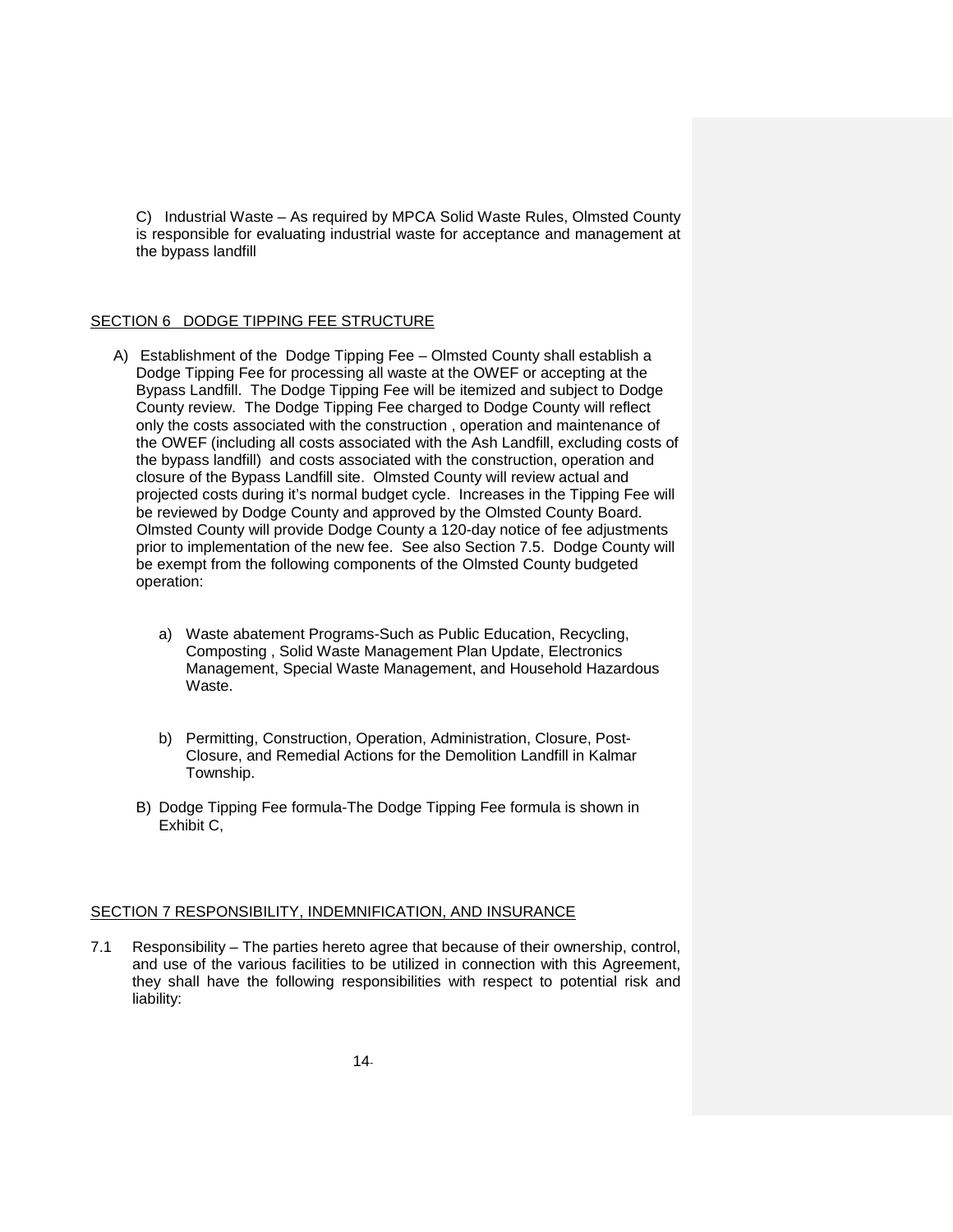- 7.2 Olmsted County shall have the responsibility to avoid, minimize, protect, defend, indemnify, and insure against potential losses, claims, liabilities, damages, costs, and expenses associated with or arising out of the construction, operation, or improvement of the OWEF and Bypass Landfill.
- 7.3 Dodge County shall be responsible for avoiding, minimizing, protecting, defending, indemnifying, and insuring against potential losses, claims, liabilities, damages, costs, and expenses associated with or arising out of the construction, operation, use, or improvement of the Transfer Station.
	- 7.4 Indemnification Olmsted County agrees to indemnify and save harmless and defend Dodge County against all claims, demands, costs or expenses for loss, damage, or injury to persons or property in any manner directly or indirectly associated with or arising out of the construction, operation, or improvement of the OWEF, Olmsted Bypass Landfill and Ash Landfill unless such claim or demand arises out of or results from the negligence or willful misconduct of Dodge County, its agents or employees, provided also that Olmsted County does not hereby assume responsibility for damage or injury to Dodge County employees occurring in the course and scope of their employment and when they are on Olmsted County's premises.
		- (01) Dodge County agrees to indemnify and save harmless and defend Olmsted County against all claims, demands, costs, or expenses for loss, damage, or injury to persons or property in any manner directly or indirectly associated with or arising out of the construction, operation, or improvement of the Transfer Station unless such claims or demand arises out of or results from the negligence or willful misconduct of Olmsted County, its agents or employees, and provided also that Dodge County does not assume responsibility for damage or injury to Olmsted County employees occurring in the course or the scope of Olmsted County's employment on Dodge County's premises.
	- 7.5 Insurance Each party shall procure and maintain insurance coverage in amounts adequate to protect their interest and to responsibly cover the indemnification set forth in above with respect to the facilities to be utilized in connection with this Agreement. Both parties on obtaining the insurance coverages specified below shall furnish to the other parties Certificate of Insurance in a form reasonably satisfactory to that party. Specifically, the parties shall provide and maintain during the term of this Agreement the following insurance coverages:
		- (01) Worker's compensation insurance in an amount equal to the limits of liability and in the form prescribed by the laws of the State of Minnesota for all employees employed by each part at any of the facilities described in this Agreement.

**Formatted:** Indent: Left: 0", Hanging: 0.5"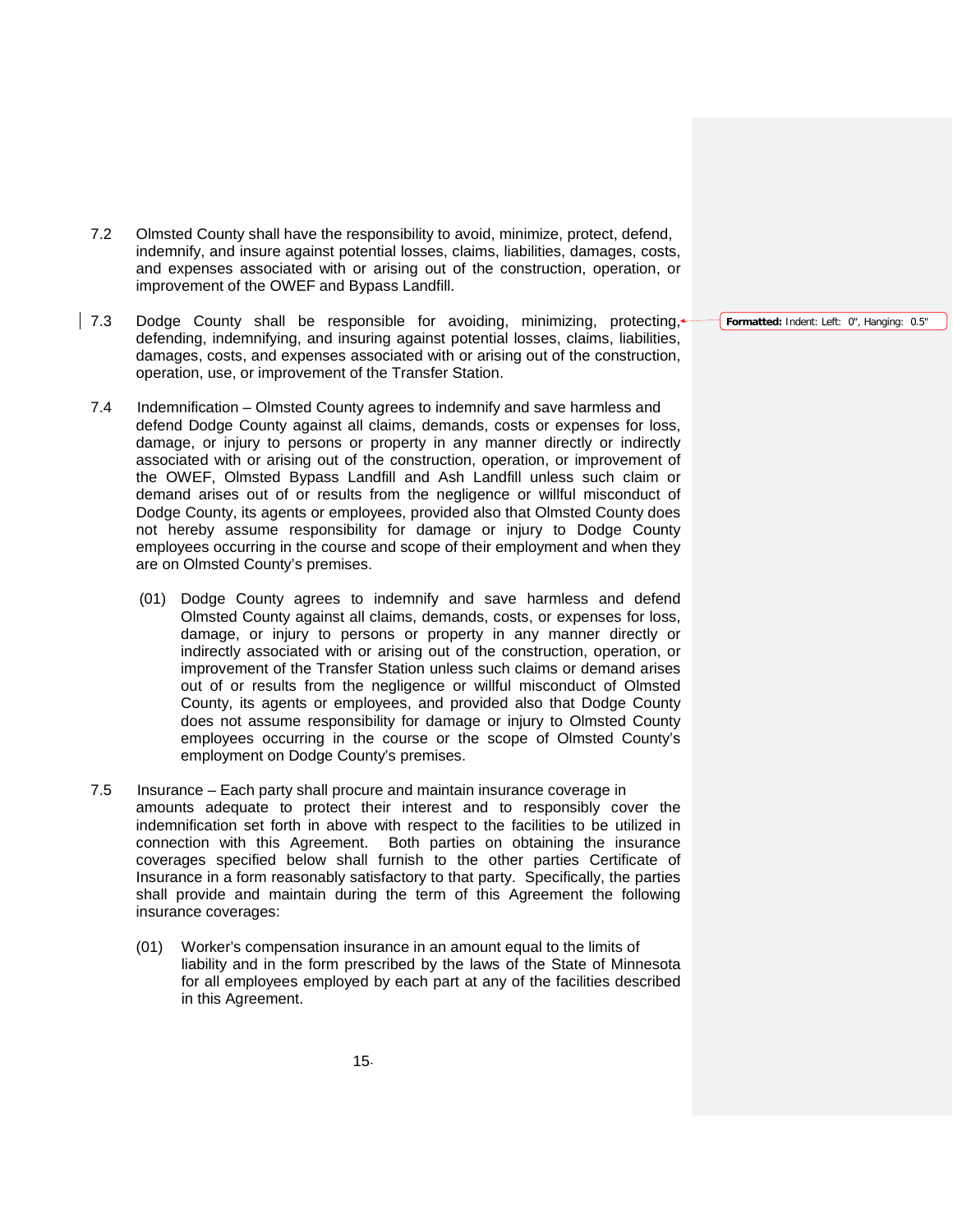- (02) Comprehensive general liability insurance/public liability insurance coverage for bodily injury (including protective and contractual liability coverage) in the amount of not less than Five Hundred Thousand Dollars (\$500,000) for injury to or for the death of any person and subject to the same limitation for each person in the amount of One Million Five Hundred Thousand Dollars (\$1,500,000) on the account of any one occurrence.
- (03) Public liability insurance governing property damage, including protective and contractual liability coverage to protect against claims resulting from damage including loss of use to existing property or property being installed by others in the amount of Five Hundred Thousand Dollars (\$500,000) for each claimant and One Million Five Hundred Thousand Dollars (\$1,500,000) for multiple claims arising out of a single occurrence.
- (04) Comprehensive automobile liability insurance covering all loaned, hired, and rented automotive equipment used in the performance of work under this Agreement. It shall include bodily injury coverage in an amount of not less than Five Hundred Thousand Dollars (\$500,000) for injury to or from the death of any one person and subject to the same limitation for each person in an amount not less than One Million Five Hundred Thousand Dollars (\$1,500,000) for multiple claims which arise out of each occurrence. Property damage coverage shall be in an amount not less than Five Hundred Thousand Dollars (\$500,000) for each occurrence.
- (05) Fire and extended coverage insurance (physical damage insurance) coverage on a ninety percent (90%) coinsurance replacement cost endorsement basis insuring against physical loss or damage to the OWEF, Transfer Station, and ash landfill or any part thereof and to the equipment and other items incorporated therein in an amount at all times equal to the full replacement value of such facilities.
- (06) In lieu of the provisions in Section 6.5 either party may at its sole option determine to participate in a pool arrangement with other government or public bodies to provide coverages similar to those required in Section 6.5. Further, either party may determine to selfinsure the risks set forth in Section 6.5.
- (07) The provisions of this Agreement are not intended to provide any rights or benefits to any person or individual not a party to this Agreement, nor do the parties intend to waive any rights existing or that may be extended by the laws of the State of Minnesota or the United States.

#### SECTION 8 FINANCIAL AND ACCOUNTING

8.1 Accounting System – Both Counties shall maintain appropriate financial and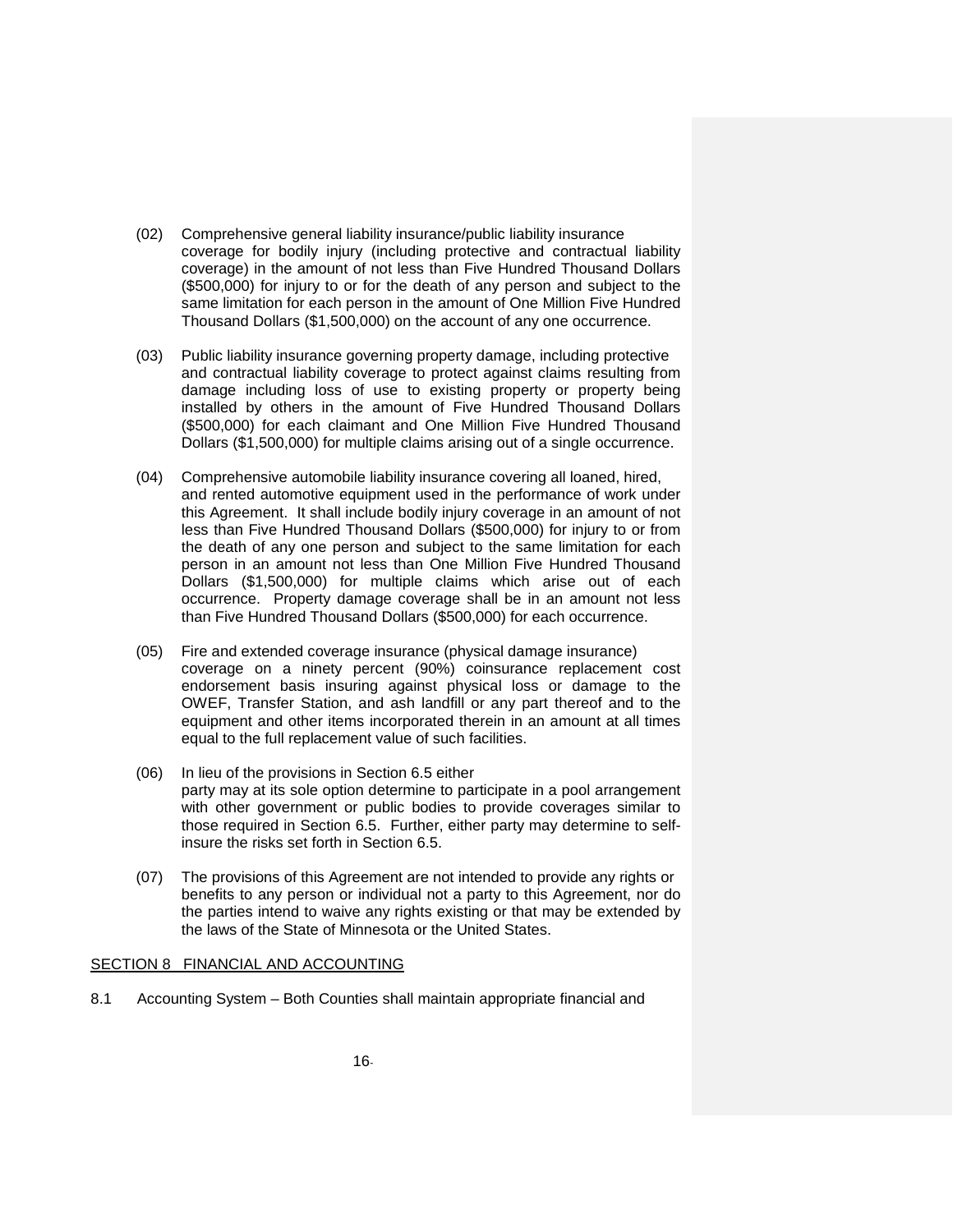accounting records as may be necessary to accurately determine and review all costs, expenses, and charges associated with or necessary to implement this Agreement. Each County may request that the other County modify its accounting and record keeping in such a manner as may better effectuate the purposes of this provision.

- 8.2 Annual reports each county shall annually prepare and submit a report to the other County and to the Joint Powers Board not later than June 1 which contains at least the following: a description of the activity of the Dodge Transfer Station, Olmsted Bypass Landfill, and OWEF during the prior year, an itemized statement of the various revenues and expenses from all sources related to each facility, and an estimate of the cost of operation and maintenance for the same for the upcoming year. Such estimate of costs shall include an estimate and source of the amount of anticipated funds. Such annual reports can be the same as the reports required from the counties for other purposes provided the elements as stated in this Section are included.
- 8.3 Correction of Invoices Either County may request the other to review and reaffirm or correct an Invoice. In the event that either County determines that a mistake has been made on an Invoice, it shall advise the other County of the situation and transmit a supplemental Invoice for the amount over billed or not previously billed or add or subtract the amount on the next monthly Invoice as a separate items with an accompanying explanation.
- 8.4 Penalty for Late Payment In the event that Dodge County fails to make timely payment of the Tipping Fee for the preceding month, the Invoiced amount or that portion which remains unpaid shall earn interest until paid calculated at the maximum annual rate provided by law. Dodge County shall be obliged to pay the monthly Invoiced amount when due regardless of any disagreement over the amount of the statement. In the event that an invoiced amount is subsequently revised, Dodge shall not pay interest on the amount by which the Invoice statement is reduced.
- 8.5 Process for Establishing Dodge Tipping Fees Olmsted County will review actual and projected costs during its normal budget cycle. The Dodge Tipping Fee will be based on annual budgets. The schedule for establishing the Dodge Tip Fee is as follows:
	- A) By January 15 of each year, Olmsted will send Dodge County a written notice indicating if adjustments are needed in the OWEF Tip Fee or Bypass Landfill Tip Fee (or "Blended Rate" if approved). If Dodge Tipping Fee adjustments are needed, Olmsted will include the projected Fees along with information used to estimate the Fees.
	- B) Dodge County will review the projected Dodge Tipping Fee and submit comments to Olmsted County within 30 days of receiving the written notice.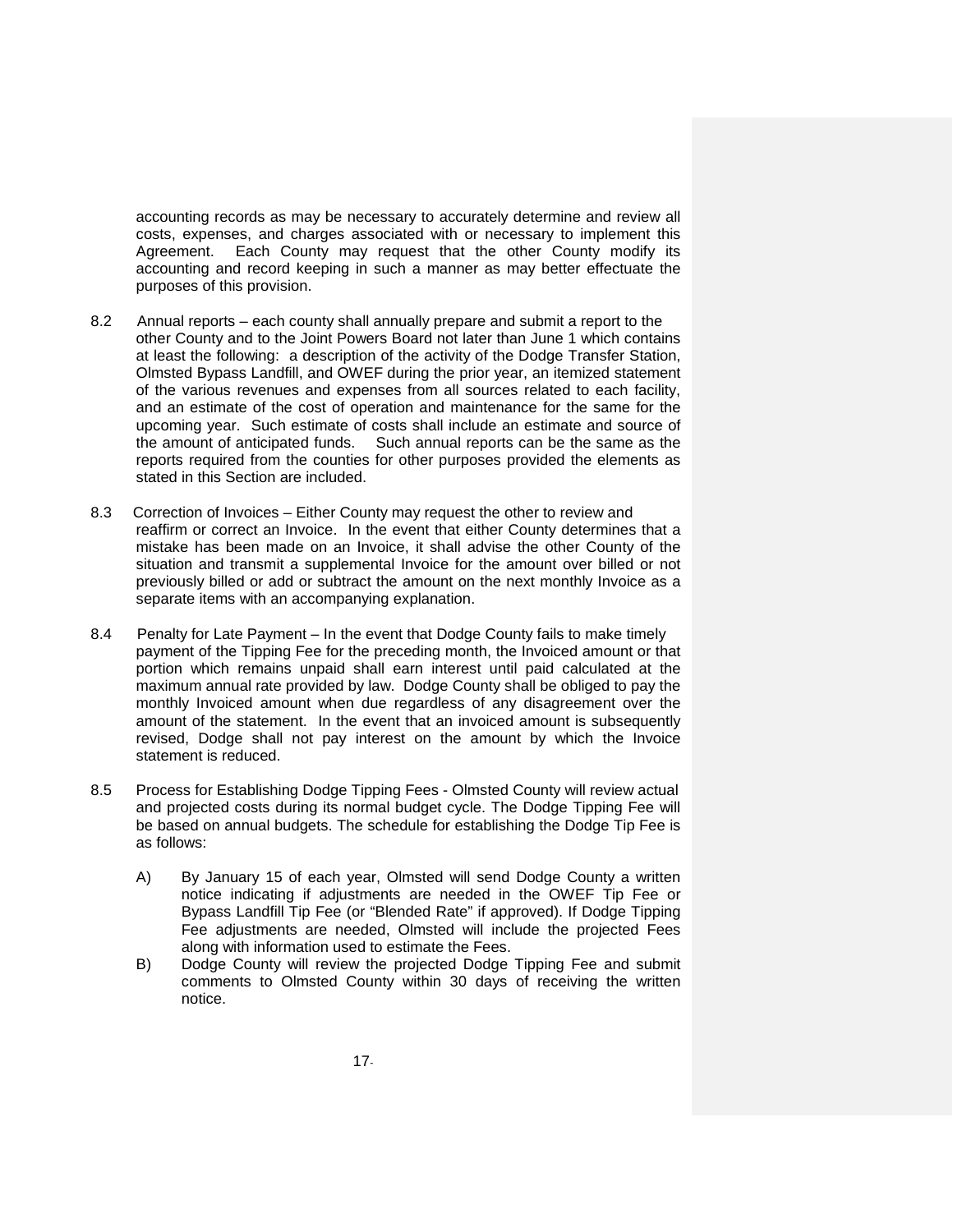- C) Taking into account Dodge County's comments, Olmsted County will revise the Dodge Tipping Fees if warranted and send Dodge County written notice of Recommended Tip Fees by March 1<sup>st</sup> of each year.
- D) Olmsted County Board must approve the recommended Dodge Tipping Fees prior to the effective date of the Fees. This is usually done during Olmsted County's normal budget cycle.
- E) The Dodge Tipping Fee will be effective on July 1 of each year or 120 days after Dodge County receives Olmsted's written notice of recommended fees.

### SECTION 9 DISPUTE RESOLUTION: ARBITRATION

9.1 Dispute Resolution – Each County may request the review and resolution of any dispute or disagreement arising under or related to the performance of this Agreement or its terms, conditions, or other provisions including the establishment of future tip fees. The review and resolution of disputes and disagreements shall be conducted as follows:

- Step 1: The County raising the question shall initially attempt to resolve the issue directly at staff. If resolution is not made in one (1) month, then the issue may be taken to
- Step 2: Either party may request resolution of the issue by the Joint Powers Board at a regular meeting or a meeting called by either County for the purpose of dealing with the dispute. If resolution cannot be made in one (1) month of the time that the Joint Powers Board's help is requested, then the issue may be taken to
- Step 3: Either party may request the assistance of a mediator pursuant to the Minnesota Civil Mediation Act or other mutually acceptable substitute. Each County shall pay ½ of the cost of meditative proceedings. If a satisfactory mediated settlement cannot be reached within three (3) months, an impasse shall be declared and either County may proceed to
- Step 4: Either County may submit a request for resolution of the dispute to arbitration pursuant to the rules of the American Arbitrative Society. The arbitrator shall be determined by the Society's rules with each County paying one-half (1/2) the cost of the proceeding. The arbitrator shall have the authority to fashion a remedy to the dispute, including termination of the Agreement. Any remedy shall at all times be subject to the principles and intent of this Agreement and statutory and common law regarding remedies for contract breaches.

By mutual agreement any or all of the above steps may be combined or deleted in order to expedite the dispute resolution process.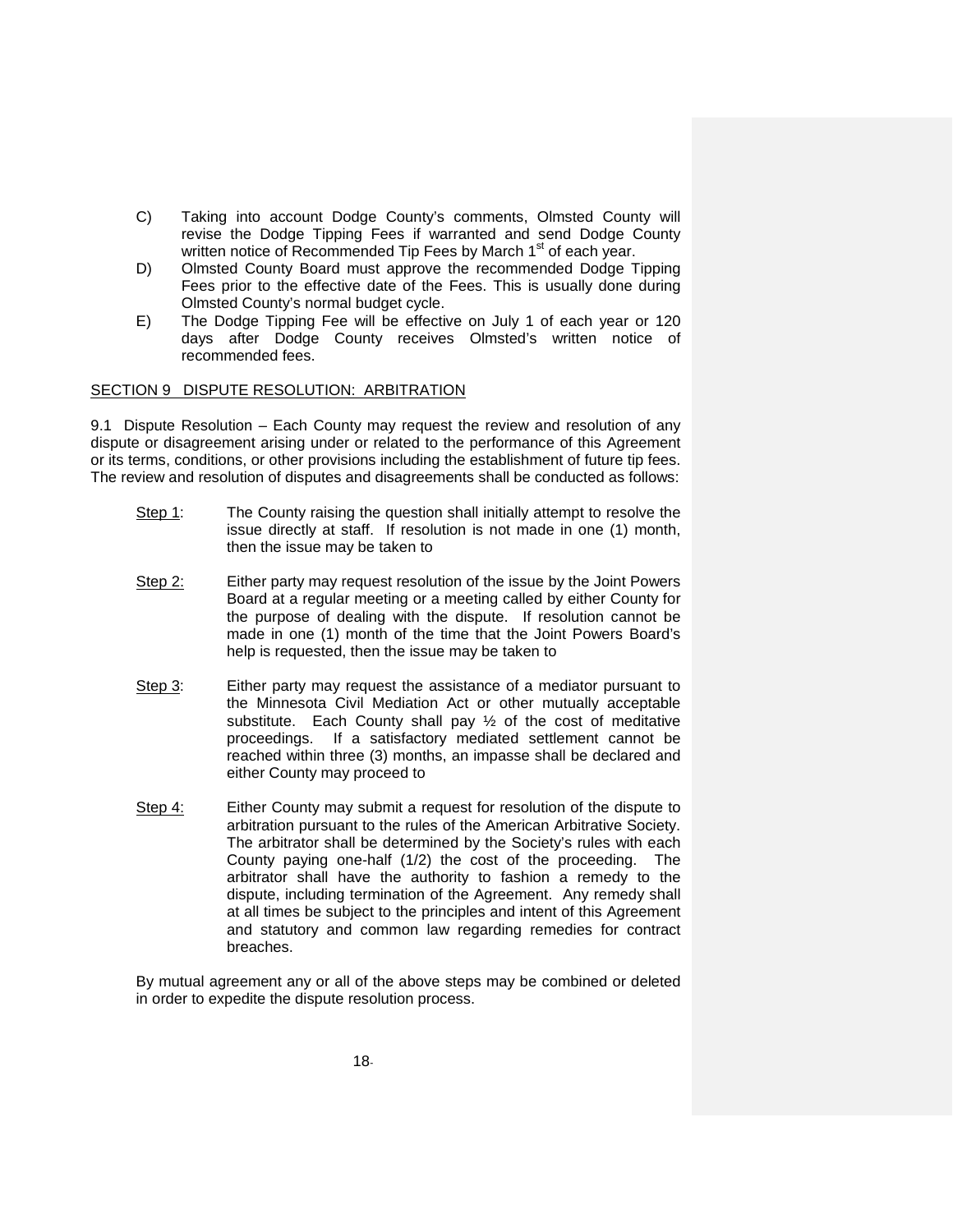#### SECTION 10 TERM AND TERMINATION

10.1 Term of the Agreement – This Agreement shall supersede the Agreements between the parties, dated October 28, 1986 and June 30,1989, and shall become effective July 1, 2009. It shall remain in full force and effect from October 29, 2006, through the date of termination. The date of termination shall be June 30, 2028, unless terminated sooner by provision herein or by agreement of the parties. If this agreement is terminated, any property which may have been acquired by the Joint Powers Board as the result of joint or cooperative exercise of powers pursuant to this agreement shall be sold and the proceeds divided between the parties in proportion to their respective contributions if the parties cannot otherwise agree as to how this property shall be allocated. In addition, if this agreement is terminated and any surplus moneys remain, those monies shall be divided in proportion to contributions of the parties after the purpose of this agreement has been completed.

Recognizing that Dodge County is making a substantial investment in the OWEF through the term of this Agreement and that the operating life of the OWEF may extend beyond June 30, 2028, Olmsted County will offer Dodge County continued waste processing and disposal services beyond the term of this Agreement under similar and mutually agreeable conditions described herein.

10.2 Remedies – It is intended that this Agreement not be terminated during the Term of Agreement due to the nature of the underlying financial commitments relating to the facilities involved herein. In the event of a breach of any of the obligations established hereunder, damages will ordinarily constitute an adequate remedy. The parties agree that the Dispute Resolution process of Section of this Agreement shall be invoked, including the authority granted to an arbitrator to fashion an appropriate remedy pursuant to the law of contracts.

#### SECTION 11 GENERAL PROVISIONS

11.1 Notice – Formal notices given under this Agreement shall with respect to Dodge County be addressed to:

Dodge County Administrator/Auditor Dodge County Courthouse Mantorville, Minnesota

And with respect of Olmsted County shall be addressed to:

Olmsted County Clerk/Administrator Olmsted County Courthouse Rochester, Minnesota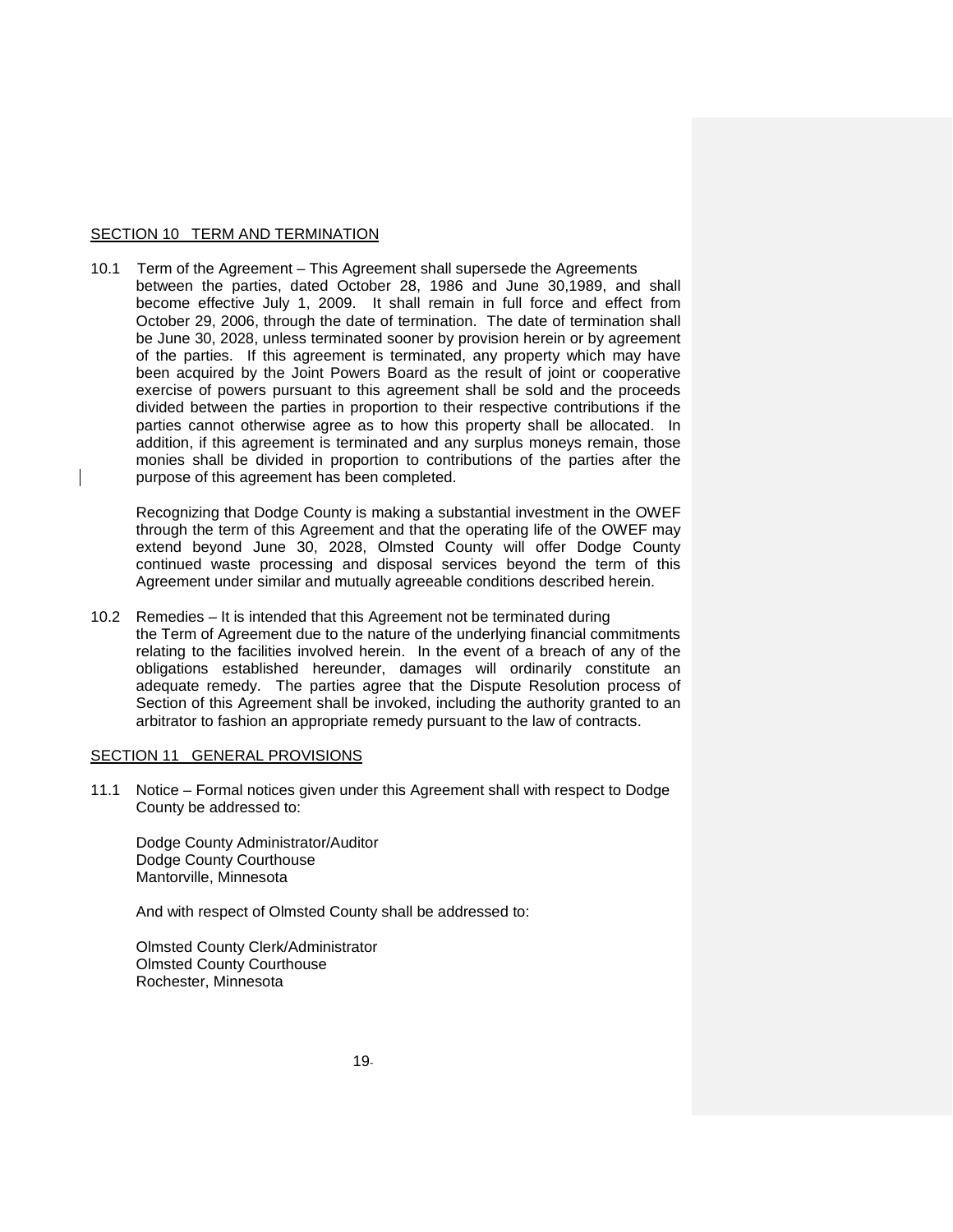- 11.2 Contract Administrator The Dodge County Environmental Quality Director and the Olmsted County Public Works Director shall be the individuals responsible for the day-to-day administration of this Agreement and the facilities operated hereunder. All questions, requests, and concerns relating to this Agreement shall be addressed to these administrators or their designees.
- 11.3 Joint Powers Board Dodge and Olmsted Counties agree to continue to maintain and to participate in a Joint Powers Board which will deal with Waste Management activities of interest to the two Counties. The duties and responsibilities of the Joint Powers Board shall be established by separate agreement between the two Counties.
- 11.4 Entire Agreement This Agreement shall constitute the entire Agreement between the parties hereto, supersede all previous agreements and understandings, whether oral or written, relating to the subject matter hereof and shall not be changed or modified except in writing signed by both parties hereto.
- 11.5 Situs This Agreement was entered into in Rochester, Minnesota and Mantorville, Minnesota and will be controlled by the laws of the State of Minnesota.
- 11.6 Severability The invalidity or unenforceability of any provision or provisions of this Agreement as to any persons or circumstances shall not render that provision or those provisions unenforceable or invalid as to any other persons or circumstances, and all provisions hereof, in all other respects, shall remain valid and enforceable.
- 11.7 Amendments This Agreement may be amended only by a written instrument signed by both of the parties hereto following authorization by their respective County Boards.
- 11.8 Assignment This Agreement shall not be assignable or transferable without the prior written consent of both parties. All covenants and provisions of this Agreement have been made by and for the benefit of the parties hereto, and shall bind and inure to the benefit of their respective successors and assigns to the extent permitted by the provisions of this Section.
- 11.9 Waiver Any waiver by any party of a breach of any provision of this Agreement shall not operate as or be construed to be a waiver of any subsequent breach thereof.
- 11.10 Employees Any and all employees of Olmsted County or any other persons engaged in the performance of any of the work or services under this Agreement shall not be considered Dodge county employees and vice versa. Olmsted County and Dodge County shall represent and cause their respective employees and agents to represent to third persons, to the public generally and to federal,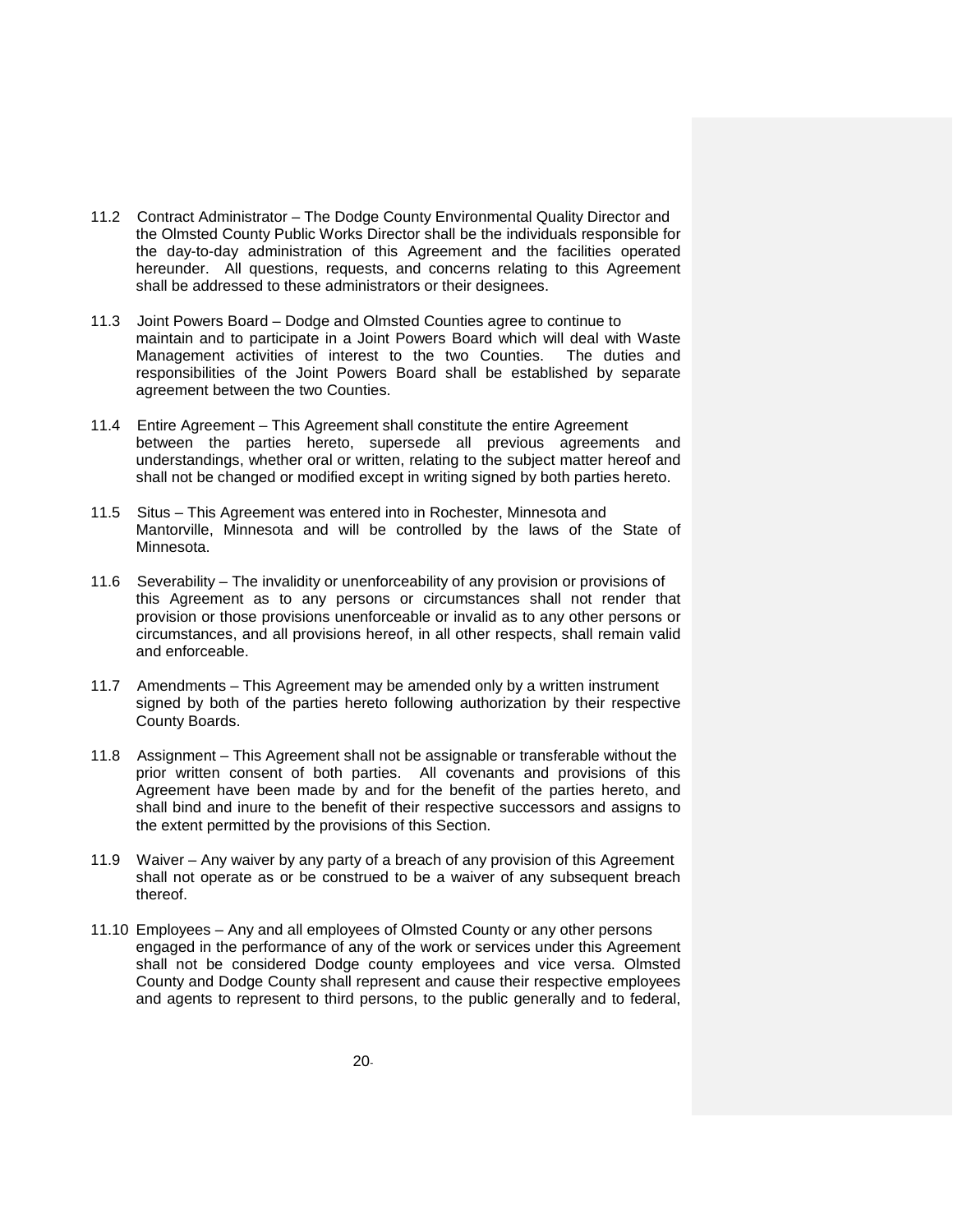state, and local governmental bodies or authorities that the services rendered pursuant to this Agreement and their relationship is exclusively as an employee of their respective counties. It is understood that employees of one county shall not act as legal representatives of another county for any purpose whatsoever.

IN WITNESS WHEREOF, the parties hereto have executed this Agreement as of the day and year first above written.

| <b>OLMSTED COUNTY</b>                                | DODGE COUNTY |
|------------------------------------------------------|--------------|
| By:<br><u> 1980 - Andrea Andrew Maria (h. 1980).</u> |              |
| Attest:                                              | Attest:      |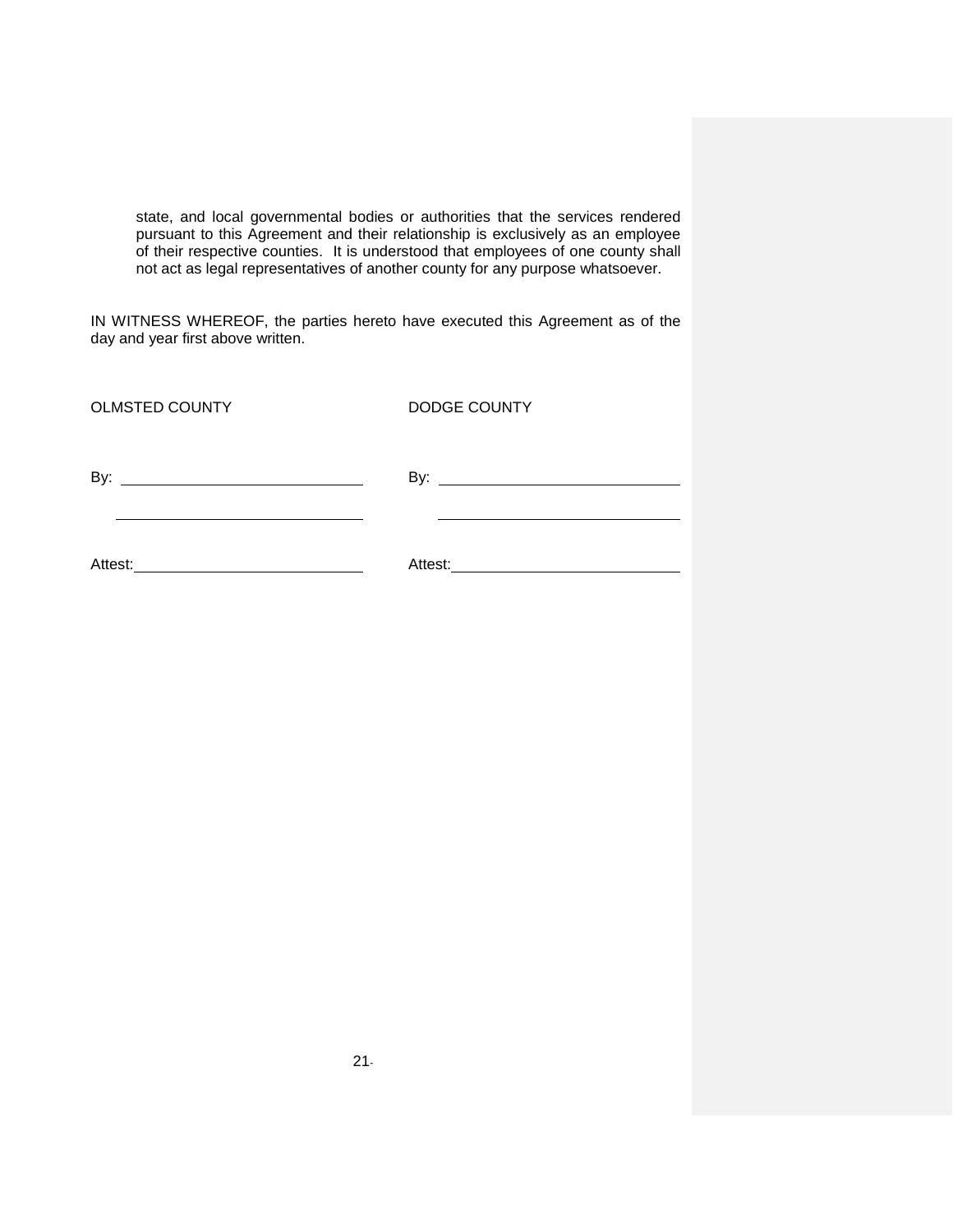# EXHIBIT A

# UNACCEPTABLE WASTE AT THE OLMSTED COUNTY BYPASS LANDFILL

Following is a list of Unacceptable Waste. The list may be revised at the discretion of Olmsted County without notice to the Supplier:

- Hazardous waste, as defined in Minnesota Statutes, Section 116.06, and/or rules now or hereafter promulgated by the Minnesota Pollution Control Agency or a successor to its functions, as the same may be amended or supplemented from time to time
- Industrial waste consisting of the waste products of manufacturing processes, unless first approved by Olmsted County
- Liquid waste of any type in large quantities
- Radioactive waste
- Animal remains in large quantities
- Paint solvents, gasoline and inflammable liquids
- Used engine oil
- Unvented propane tanks
- Aerosol cans
- Hospital waste, which is infectious, hazardous, inflammable or toxic, including human remains
- Sludges
- Agricultural wastes
- Mining wastes
- Mixed municipal solid waste incinerator ash
- Street sweepings
- Large wood items, (greater than 3' x 3' x 3' or 5' in length)
- Construction and demolition rubble
- Pesticides, insecticides, chemicals or other toxic materials (when not normally in residential or commercial waste)
- PWC plastics in large quantities, such as waste from a plastic plant unless first approved by Olmsted County
- Tires
- Appliances
- Automobile batteries
- Trees, branches, stumps
- Large metal items
- Steel fence materials